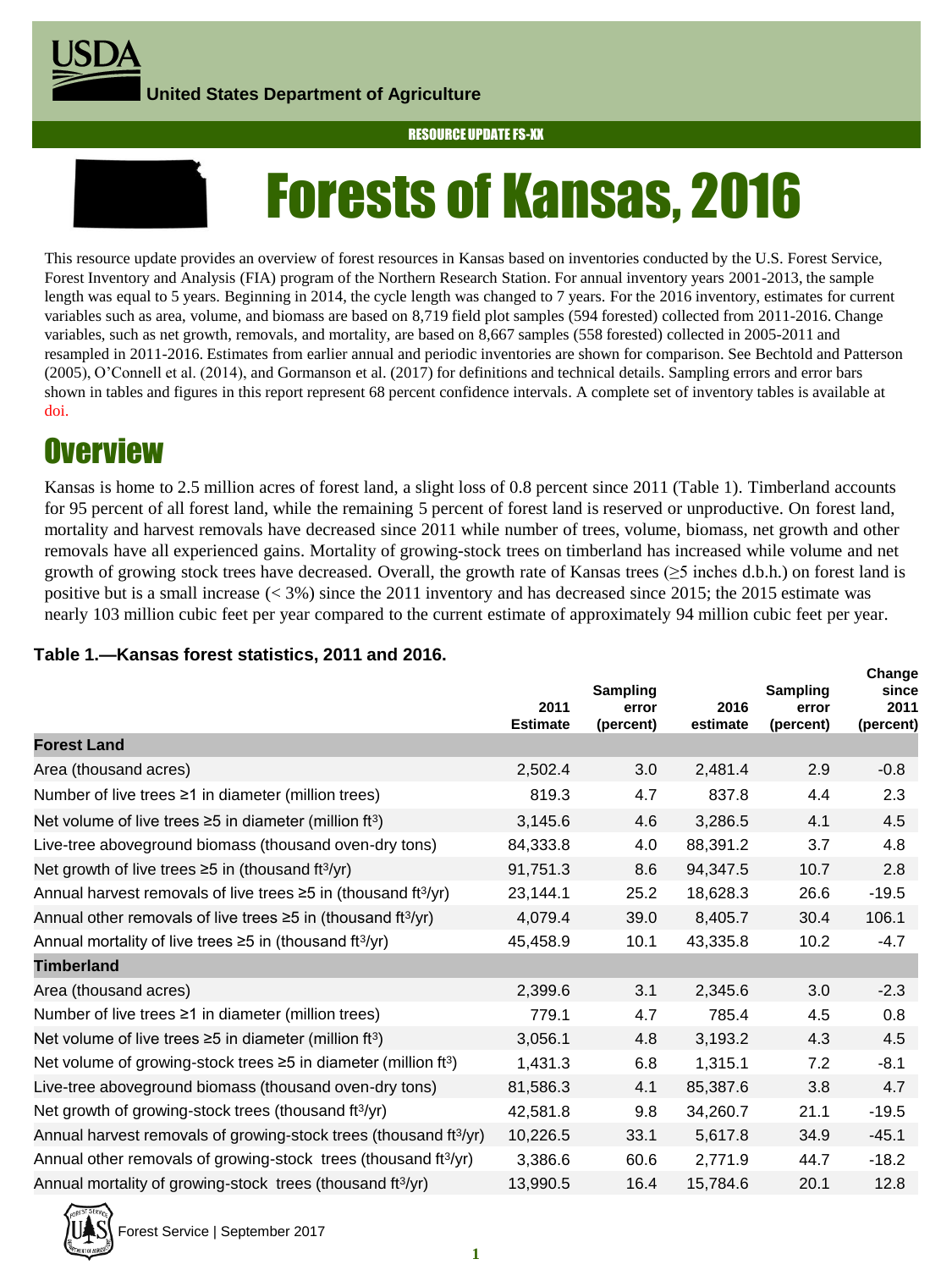

**Figure 1.—Area of timberland and forest land by year, Kansas, 1936-2016.**

Generally, forest land in Kansas has increased since the earliest inventory but has remained relatively steady since 2013 (Fig. 1) but now shows a slight decline. Ninety-three percent of forest land is privately owned. Forest land is dominated by hardwood forest types; only 3 percent of forested lands are nonstocked.

In terms of stand-size class, large diameter stands comprise half of all forest land area while medium and small stands occupy 27 and 20 percent of forest land area, respectively. The six most frequently occurring forest types (Fig. 2) occupy 74 percent of all forest land; 44 percent of the forest land is composed of the elm/ash/black locust and sugarberry/hackberry/elm/green ash forest types alone. The eastern redcedar/hardwood forest type is the only type with most of its area composed of small diameter trees. Given the ability of eastern redcedar to outcompete most native tree species, this may impact future forest composition.



**Figure 2.—Forest land by stand-size class for the top six forest types by acreage, Kansas, 2016.**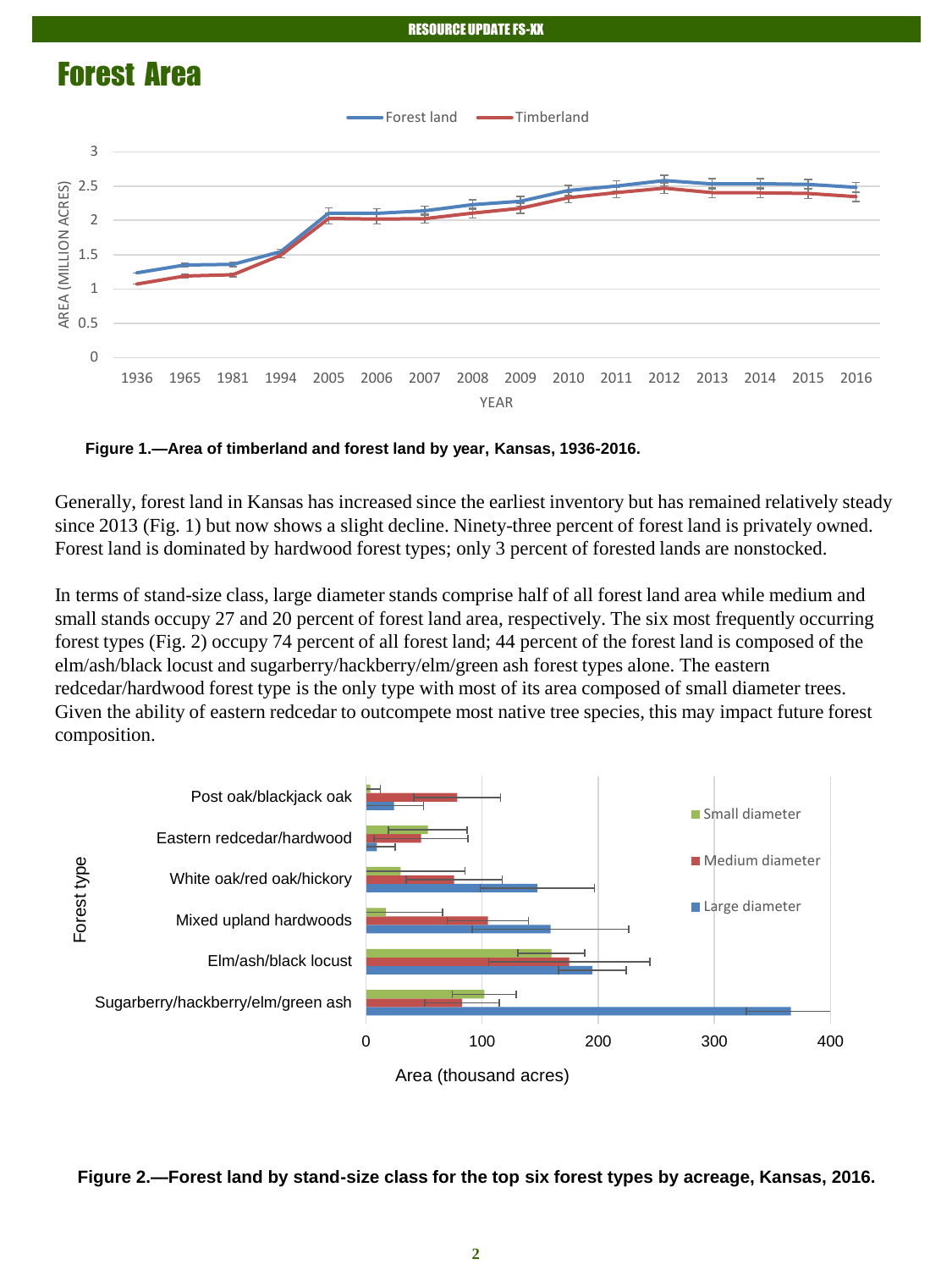## Volume, Biomass, and Trends

Kansas forests contain approximately 838 million live trees ( $\geq 1$  inch diameter) and nearly 3.3 billion cubic feet of net volume (live trees ≥5 inches diameter). Fifty-two percent of all trees are composed of five species: hackberry, American elm, Osage-orange, eastern redcedar and green ash (Table 2). The five most voluminous species (hackberry, cottonwood, American elm, green ash and Osage-orange) contain about 48 percent of total net volume. Historically, cottonwood had been the most voluminous species in the state but now ranks 2<sup>nd</sup> behind hackberry. In terms of biomass and number of live trees, cottonwood now ranks  $5<sup>th</sup>$  compared to  $3<sup>rd</sup>$  and  $12<sup>th</sup>$  compared to  $10<sup>th</sup>$  in the 2015 inventory, respectively. Green ash now ranks  $4<sup>th</sup>$  in net volume compared to  $3<sup>rd</sup>$  in 2015. Eastern redcedar has surpassed Osage-orange in number of trees and currently ranks 3<sup>rd</sup> but remains 10<sup>th</sup> in volume. The numbers of hackberry, chinkapin oak and northern red oak trees have also increased.

There are 88 million oven-dry tons of biomass in Kansas forests, most of which is contained in non-growing-stock trees (59%), followed by growing-stock trees (35%) and live trees 1 to 5 inches diameter (6%). Thirty-one percent of all biomass is found in three species: hackberry, Osage-orange, and green ash. Green ash and American elm have surpassed cottonwood in terms of biomass; however, number, net volume, biomass and net growth of green ash have decreased since 2015 while mortality and removals have increased. Comparing Table 2 to the 2015 inventory report shows increased mortality for hackberry, American elm, eastern redcedar, black walnut, chinkapin oak, northern red oak and cottonwood.

| <b>Common name</b>    | Latin name                     | <b>Number</b><br>of<br>trees <sup>a</sup><br>(millions) | Net volume <sup>b</sup><br>(million $ft^3$ ) | Aboveground<br>biomass <sup>a</sup><br>(thousand dry<br>tons) | Average<br>net growth <sup>b</sup><br>(thousand ft <sup>3</sup> /yr) | Average<br>mortalityb<br>(thousand<br>ft <sup>3</sup> /yr) | Average<br>harvest<br>removalsb<br>(thousand<br>ft <sup>3</sup> /yr) |
|-----------------------|--------------------------------|---------------------------------------------------------|----------------------------------------------|---------------------------------------------------------------|----------------------------------------------------------------------|------------------------------------------------------------|----------------------------------------------------------------------|
| Hackberry             | Celtis<br>occidentalis         | 116.6                                                   | 447.6                                        | 11,091.3                                                      | 13,262.3                                                             | 4,044.6                                                    | 1,645.4                                                              |
| American elm          | <b>Ulmus</b><br>americana      | 106.7                                                   | 264.3                                        | 6,680.0                                                       | 8,522.5                                                              | 6,399.3                                                    | 1,788.0                                                              |
| Eastern redcedar      | <b>Juniperus</b><br>virginiana | 88.8                                                    | 109.4                                        | 2,511.9                                                       | 5,351.83                                                             | 1,058.3                                                    | 657.3                                                                |
| Osage-orange          | Maclura<br>pomifera            | 84.9                                                    | 246.6                                        | 9,812.6                                                       | 7,822.0                                                              | 1,050.9                                                    | 2,530.8                                                              |
| Green ash             | Fraxinus<br>pennsylvanica      | 40.4                                                    | 252.6                                        | 6,808.5                                                       | 5,595.2                                                              | 4,421.8                                                    | 600.5                                                                |
| Honeylocust           | Gleditsia<br>triacanthos       | 36.6                                                    | 133.6                                        | 4,234.3                                                       | 5,226.2                                                              | 2,825.5                                                    | 957.6                                                                |
| Red mulberry          | Morus rubra                    | 32.9                                                    | 159.9                                        | 4,619.4                                                       | 6,760.4                                                              | 1,896.0                                                    | 313.5                                                                |
| <b>Black walnut</b>   | Juglans nigra                  | 22.5                                                    | 202.4                                        | 4,834.2                                                       | 7,459.6                                                              | 2,803.6                                                    | 1,099.3                                                              |
| Chinkapin oak         | Quercus<br>muehlenbergii       | 21.7                                                    | 97.0                                         | 2,962.2                                                       | 726.6                                                                | 751.1                                                      | --                                                                   |
| Northern red oak      | Quercus rubra                  | 8.3                                                     | 114.1                                        | 3,253.0                                                       | 2,612.2                                                              | 864.3                                                      | --                                                                   |
| Bur oak               | Quercus<br>macrocarpa          | 8.1                                                     | 152.5                                        | 4,113.6                                                       | 3,042.9                                                              | 935.7                                                      | 1,311.1                                                              |
| Eastern<br>cottonwood | <b>Populus</b><br>deltoides    | 8.1                                                     | 355.7                                        | 6,404.6                                                       | 10,932.5                                                             | 3,310.5                                                    |                                                                      |

### **Table 2.—Number, volume, biomass, growth, mortality, and removals of live trees on forest land by species of the top 12 tree species by number, Kansas, 2016**

<sup>a</sup> *Trees ≥1 inch diameter* <sup>b</sup> *Trees ≥5 inches diameter Note: Table cells without data are indicated by --*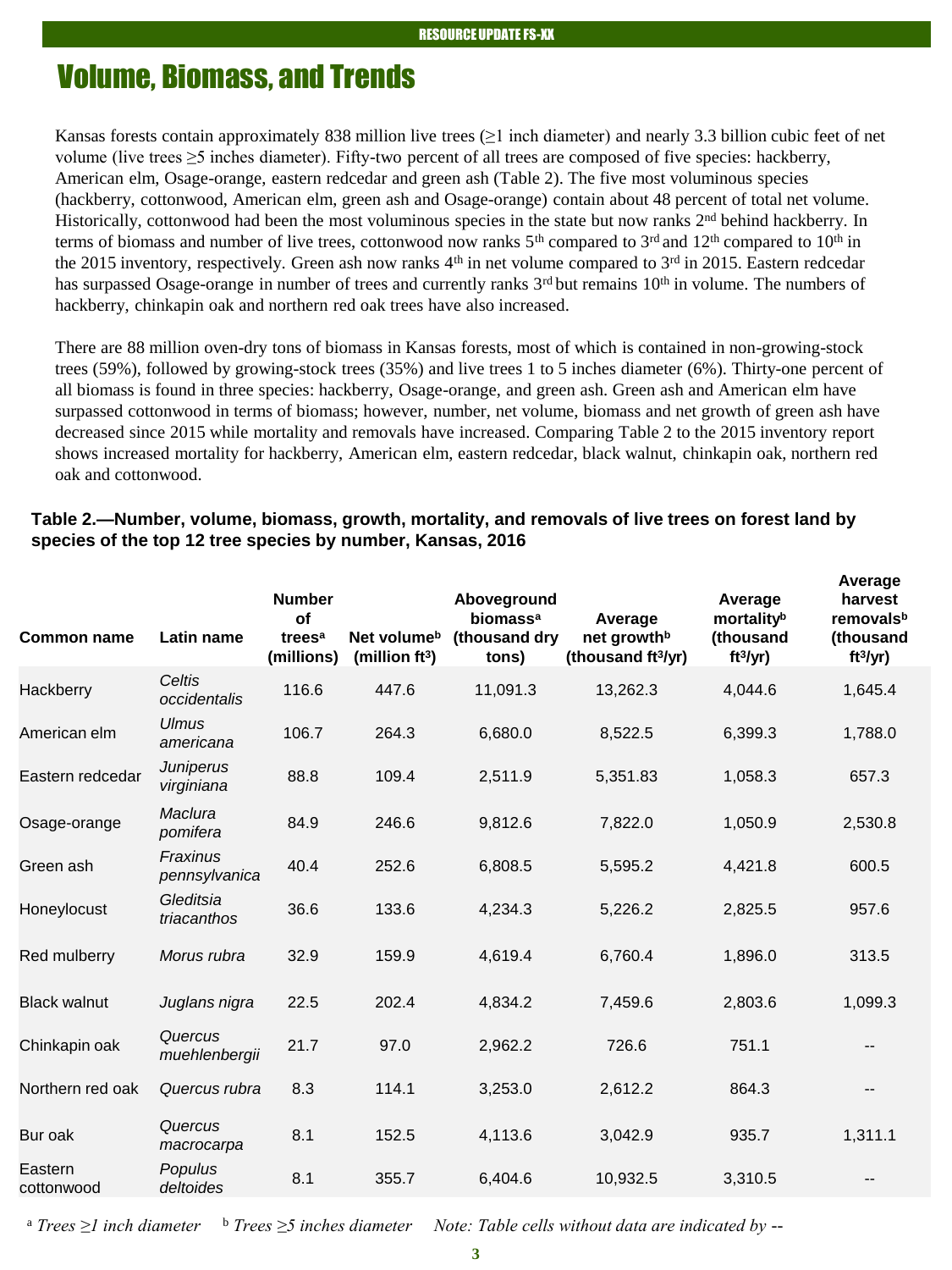# Mapping all tree cover in Kansas

Areas of tree cover must be at least 1 acre in size and 120 feet wide to meet FIA's definition of forest land. Much of the tree cover in the Great Plains, however, is configured in a way (e.g., narrow linear strips) that does not meet these requirements. Despite their small size, these groupings of trees are a critical resource and offer a wide range of benefits, such as preventing erosion, serving as riparian buffers, providing wildlife habitat, and protecting structures and livestock from harsh weather. Recently, natural resource agencies have recognized the lack of available information on this important resource, referred to as 'trees outside forests' (TOF).

A partnership between the U.S. Forest Service's Norther Research Station-FIA and the Kansas Forest Service has resulted in the development of the first ever statewide 1-meter map of tree cover (Fig. 3). The tree cover was mapped from aerial photography (NAIP) with 1-meter spatial resolution. Such high-resolution images allow the mapping of narrow windbreaks and even individual tree crowns. This detailed geospatial data layer provides new insights about all tree resources in Kansas and not only forests. The new data revealed that there are about 1.3 million acres of TOF in Kansas in addition to an estimated 2.5 million acres of forest land. TOF are a significant resource in Kansas that can now be better monitored via the new information acquired through this mapping effort; the GIS data are available here: <https://www.fs.usda.gov/rds/archive/Product/RDS-2017-0025/>

Tree Other vegetation Water City/town

**Figure 3.—1-meter statewide land cover map of Kansas, 2015.**